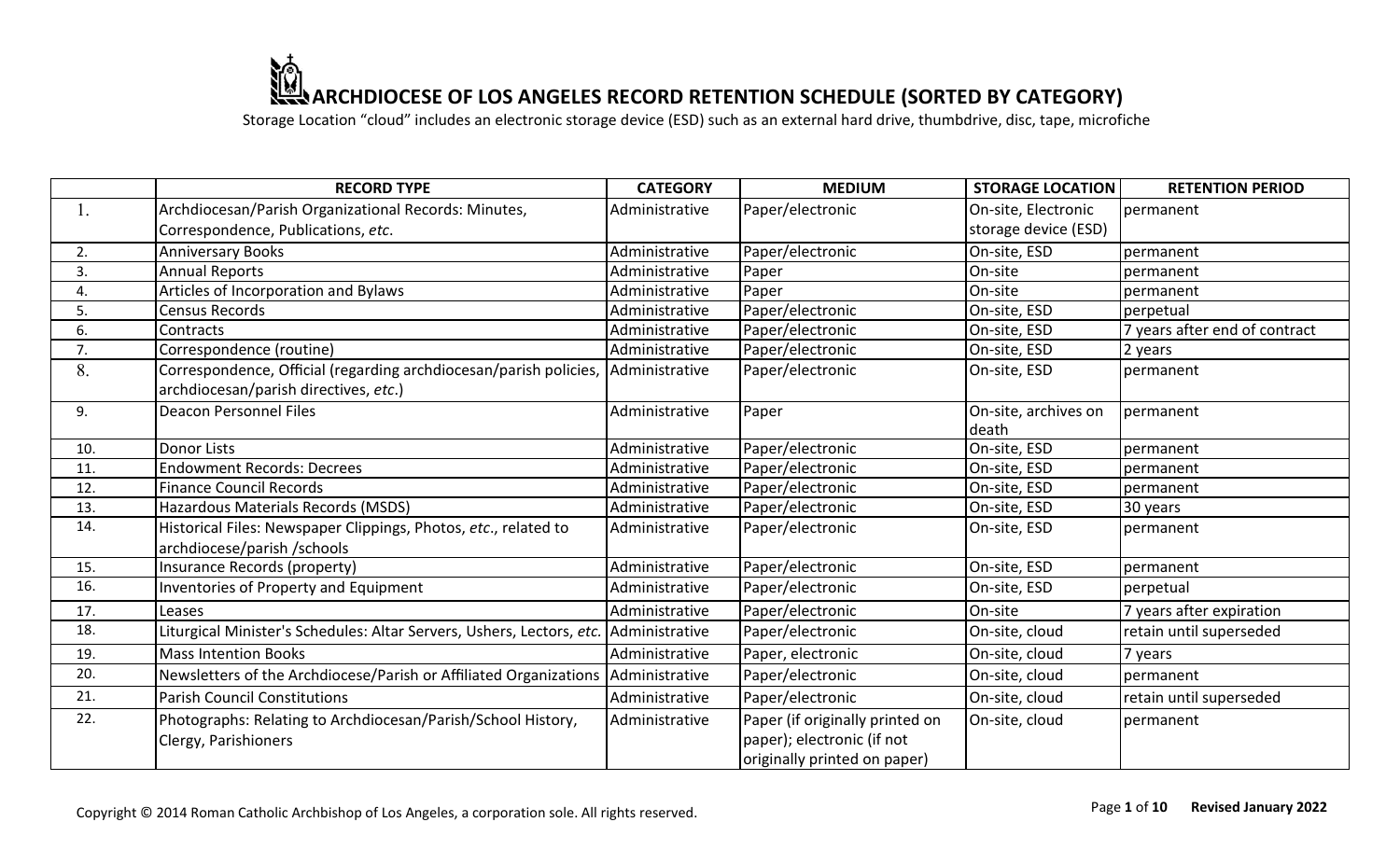|     | <b>RECORD TYPE</b>                                         | <b>CATEGORY</b> | <b>MEDIUM</b>    | <b>STORAGE LOCATION</b> | <b>RETENTION PERIOD</b>           |
|-----|------------------------------------------------------------|-----------------|------------------|-------------------------|-----------------------------------|
| 23. | <b>Policy Statements</b>                                   | Administrative  | Electronic only  | Online ADLA             | Permanent and perpetual           |
|     |                                                            |                 |                  | Administrative          |                                   |
|     |                                                            |                 |                  | Handbook online         |                                   |
| 24. | <b>Priest Personnel Files</b>                              | Administrative  | Paper            | On-site, archives at    | permanent                         |
|     |                                                            |                 |                  | death                   |                                   |
| 25. | Religious Education Reports (for the archdiocesan offices) | Administrative  | Paper/electronic | On-site, cloud          | permanent                         |
| 26. | Seminarian Files                                           | Administrative  | Paper            | On-site                 | permanent                         |
| 27. | Wills, Bequests, Estates, Testaments,                      | Administrative  | Paper/electronic | On-site, ESD            | permanent                         |
|     | Codicils                                                   |                 |                  |                         |                                   |
| 28. | <b>Decrees</b>                                             | Canonical       | Paper/electronic | On-site, ESD            | permanent                         |
| 29. | Dispensation                                               | Canonical       | Paper            | On-site, archives at    | permanent                         |
|     |                                                            |                 |                  | death                   |                                   |
| 30. | Lack of Form Persons Granted                               | Canonical       | Paper            | On-site                 | permanent                         |
| 31. | <b>Ordination Records</b>                                  | Canonical       | Paper            | On-site                 | permanent                         |
| 32. | <b>Record Search Requests</b>                              | Canonical       | Paper/electronic | On-site, cloud          | 1 year                            |
| 33. | <b>Account Cards: Record of Lot</b>                        | Cemetery        | Paper/electronic | On-site, ESD            | permanent                         |
|     | <b>Ownership and Payments</b>                              |                 |                  |                         |                                   |
| 34. | <b>Burial Records</b>                                      | Cemetery        | Paper/electronic | On-site, ESD            | permanent                         |
| 35. | Cemetery: Lot Ownership Contracts                          | Cemetery        | Paper/electronic | On-site, ESD            | permanent                         |
| 36. | General Ledger: Cemetery Inventory                         | Cemetery        | Paper/electronic | On-site, ESD            | permanent                         |
| 37. | 1099 Form (copies)                                         | Financial       | Paper/electronic | On-site, ESD            | 7 years                           |
| 38. | 990 Form (copies)                                          | Financial       | Paper/electronic | On-site, ESD            | permanent                         |
| 39. | <b>Balance Sheets (annual)</b>                             | Financial       | Paper/electronic | On-site, ESD            | Permanent                         |
| 40. | Balance Sheets (monthly/quarterly)                         | Financial       | Paper/electronic | On-site, cloud          | 1 year                            |
| 41. | <b>Bonds: Investment</b>                                   | Financial       | Paper/electronic | On-site                 | 7 years from date of cancellation |
| 42. | <b>Budgets: Approved</b>                                   | Financial       | Paper/electronic | On-site, cloud          | 7 years                           |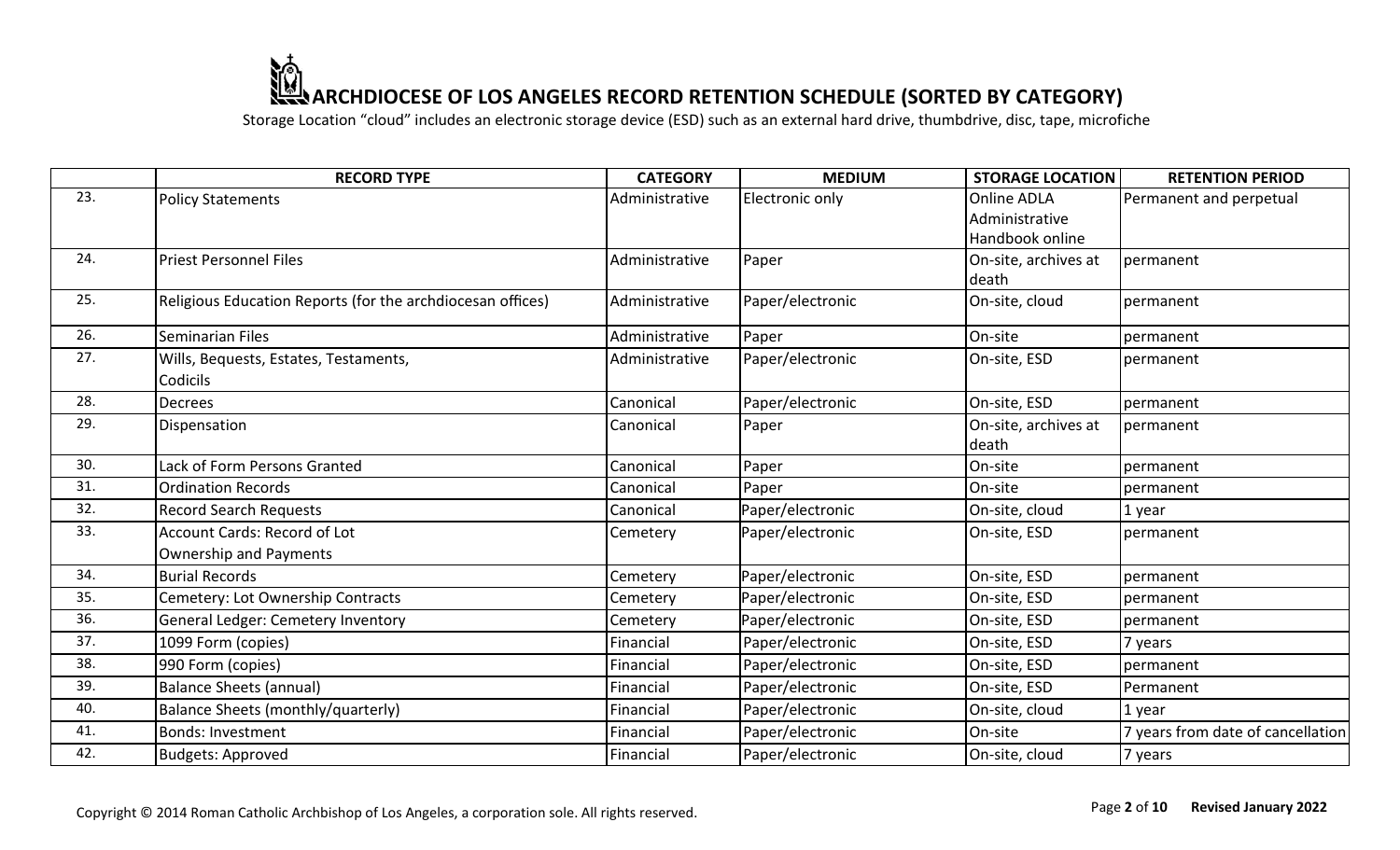|     | <b>RECORD TYPE</b>                                           | <b>CATEGORY</b> | <b>MEDIUM</b>    | <b>STORAGE LOCATION</b> | <b>RETENTION PERIOD</b>            |
|-----|--------------------------------------------------------------|-----------------|------------------|-------------------------|------------------------------------|
| 43. | Cash Journal: Offering Receipts, Pledge Payment              | Financial       | Paper/electronic | On-site, cloud          | 7 years                            |
| 44. | Certificates of Deposit                                      | Financial       | Paper/electronic | On-site, ESD            | 3 years after redemption           |
| 45. | Checks: Cancelled                                            | Financial       | Paper/electronic | On-site, cloud          | 7 years                            |
| 46. | <b>Closed Accounts</b>                                       | Financial       | Paper/electronic | On-site, ESD            | 7 years                            |
| 47. | Credit Card Statements/Charge Slips                          | Financial       | Paper/electronic | On-site, cloud          | 7 years                            |
| 48. | Donor Records                                                | Financial       | Paper/electronic | On-site, ESD            | 7 years                            |
| 49. | Financial Reports (annual)                                   | Financial       | Paper/electronic | On-site, ESD            | permanent                          |
| 50. | Financial Reports (monthly)                                  | Financial       | Paper/electronic | On-site, cloud          | Destroy after 1 year               |
| 51. | <b>Financial Statements</b>                                  | Financial       | Paper/electronic | On-site, ESD            | permanent                          |
| 52. | General Ledger (annual)                                      | Financial       | Paper/electronic | On-site, ESD            | permanent                          |
| 53. | <b>Investment Pool Statements</b>                            | Financial       | Paper/electronic | On-site, cloud          | 7 years                            |
| 54. | Invoices and Paid Bills                                      | Financial       | Paper/electronic | On-site, cloud          | 7 years                            |
| 55. | IRS Exemption Deend of employment Letters (for organizations | Financial       | Paper/electronic | On-site, ESD            | permanent                          |
|     | other than those listed in The Official Catholic Directory)  |                 |                  |                         |                                    |
| 56. | Journal Entry Sheets                                         | Financial       | Paper/electronic | On-site, ESD            | 7 years                            |
| 57. | Journals, General and Specific Funds                         | Financial       | Paper/electronic | On-site, ESD            | permanent                          |
| 58. | Letters of Credit                                            | Financial       | Paper/electronic | On-site, ESD            | 7 years                            |
| 59. | <b>Parish Collection Envelopes</b>                           | Financial       | Paper/electronic | On-site                 | 6 months after individual or       |
|     |                                                              |                 |                  |                         | cumulative/annual                  |
|     |                                                              |                 |                  |                         | acknowledgment of donation         |
| 60. | Payroll Protection Program (PPP) Loan                        | Financial       | Paper/electronic | On-site, ESD            | 6 years after the loan is forgiven |
|     |                                                              |                 |                  |                         | or repaid in full                  |
| 61. | Pledge Registers/Ledgers                                     | Financial       | Paper/electronic | On-site, ESD            | 7 years                            |
| 62. | Receipts                                                     | Financial       | Paper/electronic | On-site, cloud          | 7 years                            |
| 63. | Restricted Gift Documents (for permanently restricted gifts) | Financial       | Paper/electronic | On-site, ESD            | permanent                          |
| 64. | <b>Restricted Gift Documents</b>                             | Financial       | Paper/electronic | On-site, ESD            | 7 years after meeting restrictions |
|     | (temporarily)                                                |                 |                  |                         |                                    |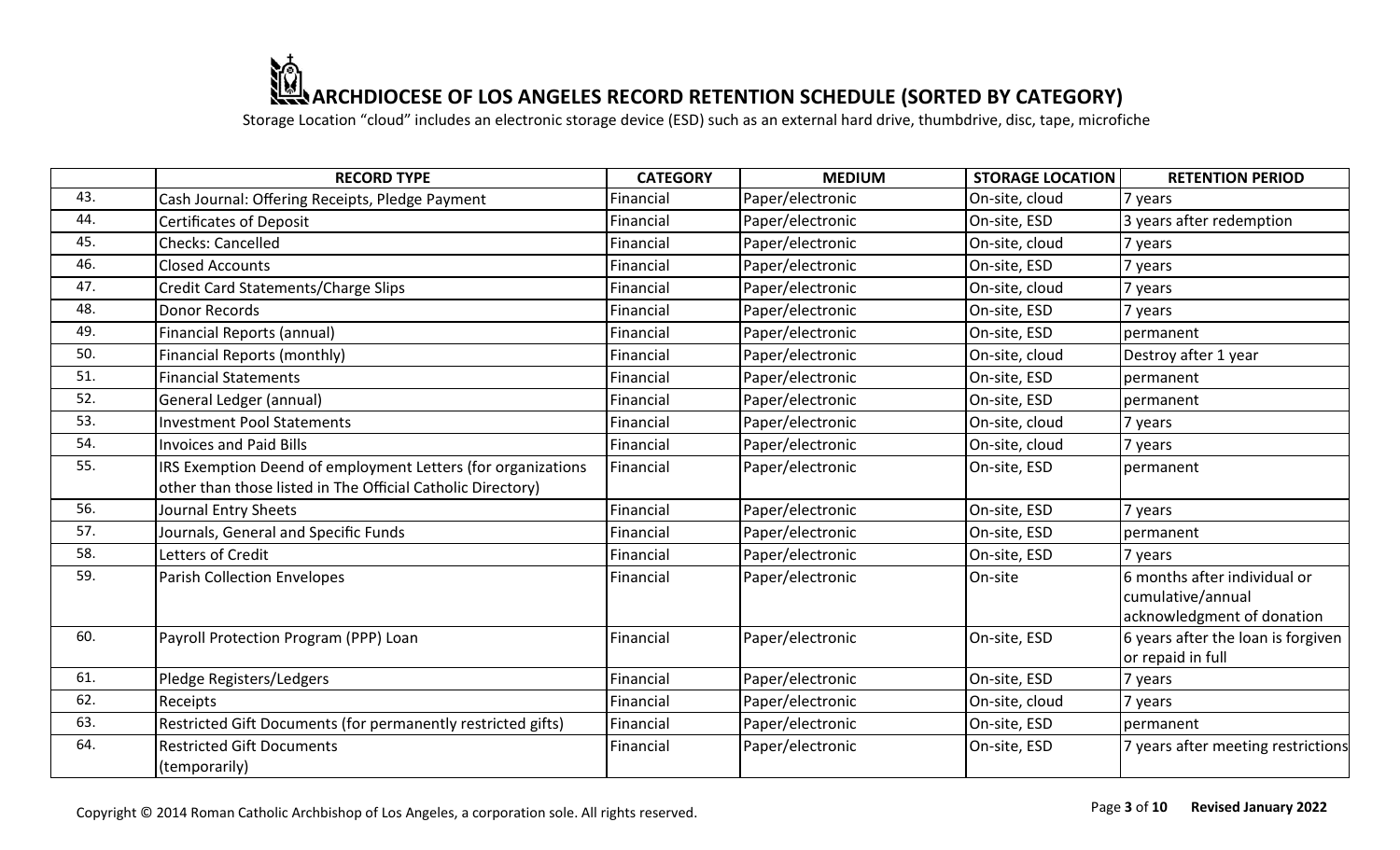Storage Location "cloud" includes an electronic storage device (ESD) such as an external hard drive, thumbdrive, disc, tape, microfiche

|     | <b>RECORD TYPE</b>                                                                 | <b>CATEGORY</b>                        | <b>MEDIUM</b>    | <b>STORAGE LOCATION</b> | <b>RETENTION PERIOD</b>     |
|-----|------------------------------------------------------------------------------------|----------------------------------------|------------------|-------------------------|-----------------------------|
| 65. | <b>Securities Sales</b>                                                            | Financial                              | Paper/electronic | On-site, cloud          | 7 years                     |
| 66. | <b>State Tax Exemption Certificates:</b>                                           | Financial                              | Paper/electronic | On-site, ESD            | permanent                   |
|     | Income, Excise, Property, Sales/Use, etc.                                          |                                        |                  |                         |                             |
| 67. | <b>Stock Investments</b>                                                           | Financial                              | Paper/electronic | On-site, cloud          | 7 years after sale          |
| 68. | Accounts Payable: Invoices, Ledgers                                                | Financial                              | Paper/electronic | On-site, cloud          | 7 years                     |
| 69. | Accounts Receivable: Deposit Slips,                                                | Financial                              | Paper/electronic | On-site, cloud          | 7 years                     |
|     | Invoices, Ledgers                                                                  |                                        |                  |                         |                             |
| 70. | <b>Audit Reports</b>                                                               | Financial                              | Paper/electronic | On-site, ESD            | 7 years                     |
| 71. | <b>Check Requests</b>                                                              | Financial                              | Paper/electronic | On-site, cloud          | 7 years                     |
| 72. | Investment Certificates, Passbooks                                                 | Financial                              | Paper/electronic | On-site, ESD            | permanent                   |
| 73. | <b>Petty Cash Records</b>                                                          | Financial                              | Paper/electronic | On-site, cloud          | 4 years                     |
| 74. | Purchase Orders                                                                    | Financial                              | Paper/electronic | On-site, cloud          | 4 years                     |
| 75. | <b>Pension Vesting Files</b>                                                       | Financial / Human                      | Paper/electronic | On-site, ESD            | permanent                   |
|     |                                                                                    | <b>Resources</b>                       |                  |                         |                             |
| 76. | <b>Tuition and Fee Ledgers</b>                                                     | Financial / Schools   Paper/electronic |                  | On-site, cloud          | 4 years                     |
| 77. | <b>School Account Books</b>                                                        | Financial / Schools Paper/electronic   |                  | On-site, ESD            | permanent                   |
| 78. | Bank Records: Statements,                                                          | <b>Financial Services</b>              | Paper/electronic | On-site, cloud          | 10 years                    |
|     | Reconciliations                                                                    |                                        |                  |                         |                             |
| 79. | Board Meetings: Agenda, Minutes, Resolutions                                       | <b>Financial Services</b>              | Paper/electronic | On-site, ESD            | permanent                   |
| 80. | Board Meetings: Committee Records                                                  | <b>Financial Services</b>              | Paper/electronic | On-site, ESD            | permanent                   |
| 81. | Employment Taxes, Contributions and Payments: FICA, PIT, Social Financial Services |                                        | Paper/electronic | On-site, ESD            | 7 years from date of filing |
|     | Security, Medicare                                                                 |                                        |                  |                         |                             |
| 82. | <b>Investment Pool Records</b>                                                     | <b>Financial Services</b>              | Paper/electronic | On-site, ESD            | permanent                   |
| 83. | <b>Pension Records</b>                                                             | <b>Financial Services</b>              | Paper/electronic | On-site, ESD            | permanent                   |
| 84. | <b>Electronic Communications Policy Form</b>                                       | Human Resources   Paper                |                  | On-site, ESD            | 4 years after separation    |
| 85. | <b>Emergency Contact Information</b>                                               | Human Resources Paper                  |                  | On-site, ESD            | retain until superseded     |
| 86. | <b>Employee Advertisement Records</b>                                              | Human Resources   Paper/electronic     |                  | On-site, cloud          | 4 years                     |

Copyright © 2014 Roman Catholic Archbishop of Los Angeles, a corporation sole. All rights reserved.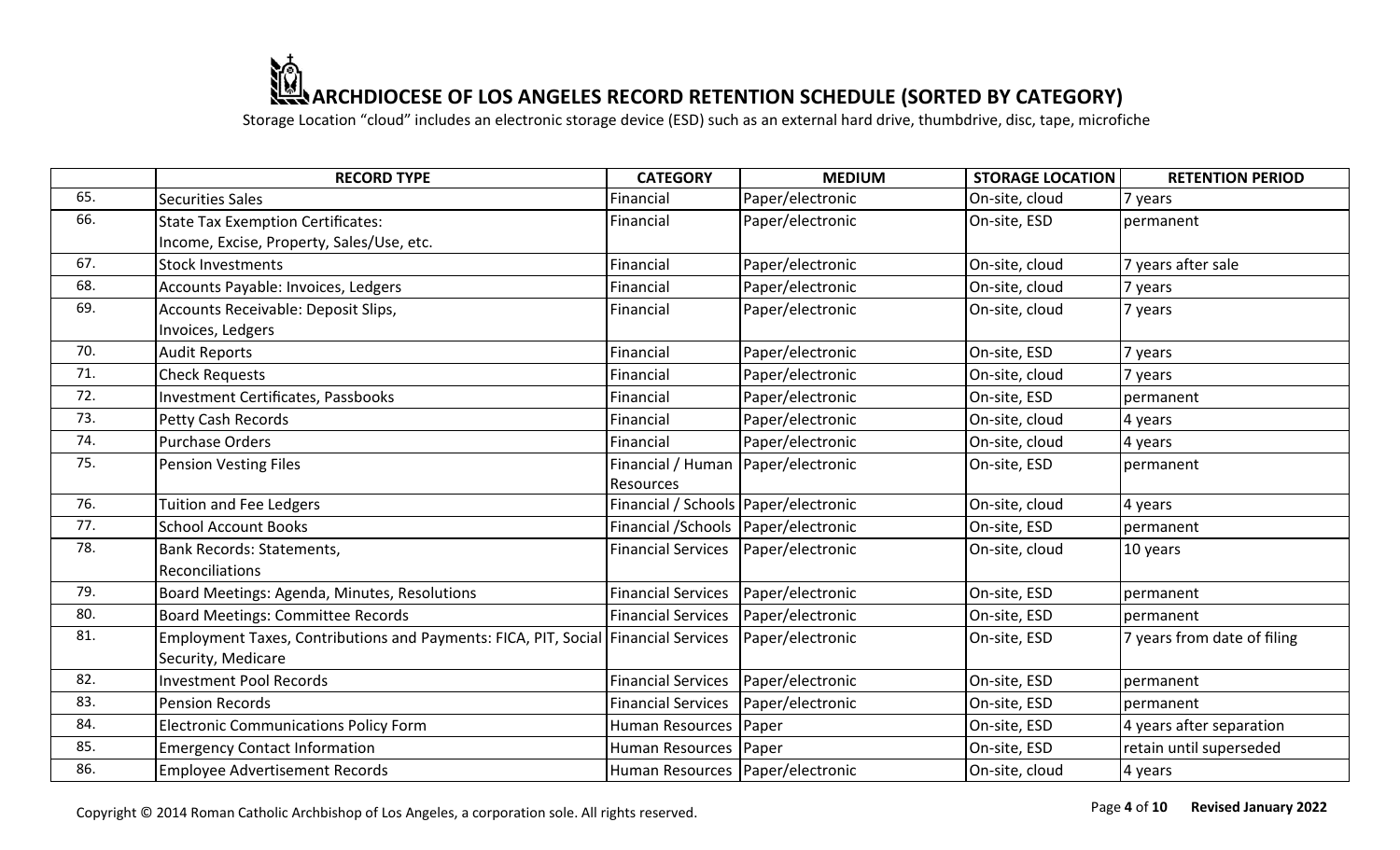|      | <b>RECORD TYPE</b>                                                                                                                                                               | <b>CATEGORY</b>                    | <b>MEDIUM</b>    | <b>STORAGE LOCATION</b> | <b>RETENTION PERIOD</b>             |
|------|----------------------------------------------------------------------------------------------------------------------------------------------------------------------------------|------------------------------------|------------------|-------------------------|-------------------------------------|
| 87.  | <b>Employment Applications (not hired)</b>                                                                                                                                       | Human Resources   Paper/electronic |                  | On-site, cloud          | 4 years                             |
| 88.  | <b>Employee Contracts and Offer Letters</b>                                                                                                                                      | Human Resources   Paper            |                  | On-site, ESD            | 7 years after end of employment     |
| 89.  | <b>Employee Evaluations</b>                                                                                                                                                      | Human Resources   Paper            |                  | On-site, ESD            | 4 years after end of employment     |
| 90.  | <b>Employee Medical Records</b>                                                                                                                                                  | Human Resources   Paper/electronic |                  | On-site, ESD            | 30 years after end of<br>employment |
| 91.  | <b>Employee Personnel Files</b>                                                                                                                                                  | Human Resources   Paper/electronic |                  | On-site, ESD            | 7 years after end of employment     |
| 92.  | Employee Records (other): e.g., Credentials, Degrees,<br>Fingerprinting, TB Screening, Blood Borne Pathogen Training,<br><b>Cathecist Certification</b>                          | Human Resources   Paper/electronic |                  | On-site, ESD            | 7 years after end of<br>employment  |
| 93.  | Employee Records of Employees Who Separate From<br>Employment and Who Provide Notice of Intent Not to Serve in<br>Any Volunteer Capacity at Any Parish or Archdiocesan Workplace | Human Resources   Paper/electronic |                  | On-site, ESD            | permanent                           |
| 94.  | <b>Employee Salary Schedules</b>                                                                                                                                                 | Human Resources   Paper/electronic |                  | On-site, cloud          | 7 years after end of employment     |
| 95.  | <b>Employee End of employment Records</b>                                                                                                                                        | Human Resources Paper/electronic   |                  | On-site, ESD            | 7 years after end of employment     |
| 96.  | Employee Work Record/Employment History Form                                                                                                                                     | Human Resources   Paper/electronic |                  | On-site, ESD            | permanent                           |
| 97.  | <b>Employment Applications</b>                                                                                                                                                   | Human Resources   Paper            |                  | On-site, cloud          | 7 years after end of employment     |
| 98.  | <b>Harassment Training Records/Certificates</b>                                                                                                                                  | Human Resources   Paper/electronic |                  | On-site, cloud          | 7+ years after end of<br>employment |
| 99.  | -9 Forms                                                                                                                                                                         | Human Resources   Paper            |                  | On-site, ESD            | 3 years after end of employment     |
| 100. | Insurance Records (employee)                                                                                                                                                     | Human Resources   Paper/electronic |                  | On-site, ESD            | 2 years after end of employment     |
| 101. | Medical Records (medical leave of absence, workers<br>compensation) ACC & Cemeteries                                                                                             | Human Resources   Paper/electronic |                  | On-site, ESD            | 30 years                            |
| 102. | Payroll Records (bi-weekly, year-to-date)                                                                                                                                        | Human Resources   Paper/electronic |                  | On-site, cloud          | 3 years from last entry             |
| 103. | Payroll/Earnings Records: Timesheets, Master Payroll Reports,<br>Payroll<br><b>Deduction Authorizations</b>                                                                      | <b>Human Resources</b>             | Paper/electronic | On-site, cloud          | 7 years after employment            |
| 104. | Personnel Files --- ACC Lay Employees (current)                                                                                                                                  | Human Resources   Paper            |                  | On-site, ESD            | 7+ years after end of               |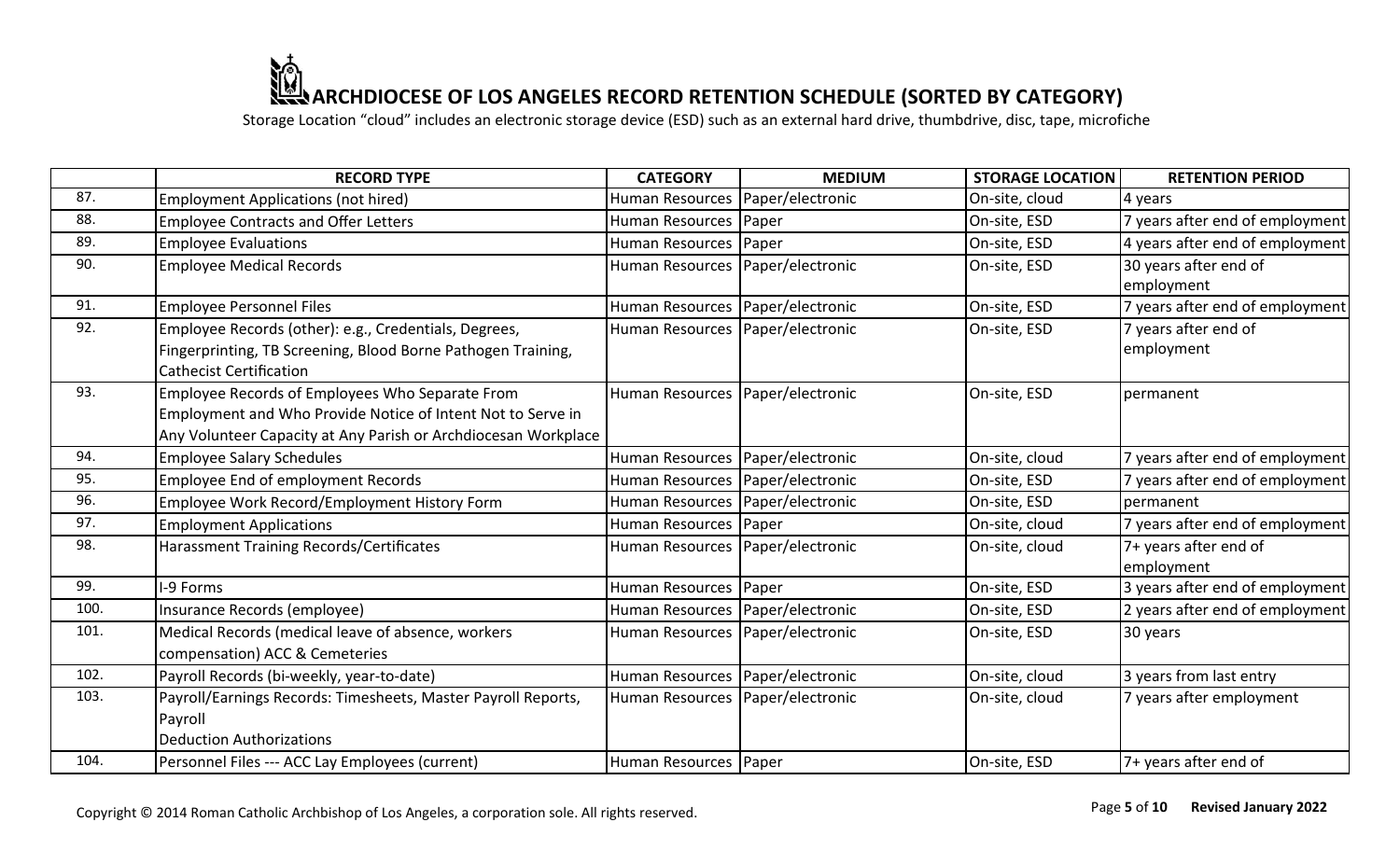Storage Location "cloud" includes an electronic storage device (ESD) such as an external hard drive, thumbdrive, disc, tape, microfiche

|      | <b>RECORD TYPE</b>                                                                                       | <b>CATEGORY</b>                                              | <b>MEDIUM</b>    | <b>STORAGE LOCATION</b> | <b>RETENTION PERIOD</b>                              |
|------|----------------------------------------------------------------------------------------------------------|--------------------------------------------------------------|------------------|-------------------------|------------------------------------------------------|
|      |                                                                                                          |                                                              |                  |                         | employment                                           |
| 105. | Professional Relationships With Students Acknowledgment Form   Human Resources<br>With Signature         |                                                              | Paper            | On-site, cloud          | perpetual                                            |
| 106. | <b>Retirement Benefits</b>                                                                               | <b>Human Resources</b>                                       | Paper/electronic | On-site, ESD            | permanent                                            |
| 107. | Vacation/Sick Leave/Leave of Absence                                                                     | Human Resources                                              | Paper/electronic | On-site, cloud          | 7 years after end of employment                      |
| 108. | W-2 Forms                                                                                                | Human Resources Paper/electronic                             |                  | On-site, ESD            | 7 years from date of filing                          |
| 109. | W-4 Forms                                                                                                | Human Resources   Paper/electronic                           |                  | On-site, ESD            | 7 years from date of filing                          |
| 110. | Waiver of Medical Insurance Form, if Applicable                                                          | <b>Human Resources</b>                                       | Paper            | On-site, ESD            | perpetual                                            |
| 111. | <b>Workers' Compensation Accident/Injury Reports</b>                                                     | Human Resources   Paper/electronic                           |                  | On-site, cloud          | 30 years or 12 years after death                     |
| 112. | <b>Accident/Injury Reports</b>                                                                           | Human Resources, Paper/electronic<br>Insurance               |                  | On-site, ESD            | 7 years                                              |
| 113. | <b>Environmental Test Records/Reports</b>                                                                | Human Resources, Paper/electronic<br>Real<br>Estate/Property |                  | On-site, ESD            | permanent                                            |
| 114. | Hazardous Exposure Reports                                                                               | Human Resources, Paper/electronic<br>Real<br>Estate/Property |                  | On-site, ESD            | permanent                                            |
| 115. | Fingerprinting reports & VPIN database                                                                   | Human Resources, Paper/electronic<br><b>Schools</b>          |                  | On-site, cloud          | permanent                                            |
| 116. | TB Examination Documentation                                                                             | Human Resources, Paper/electronic<br><b>Schools</b>          |                  | On-site, cloud          | perpetual                                            |
| 117. | <b>Automobile Accident Files</b>                                                                         | Insurance                                                    | Paper/electronic | On-site, cloud          | 7 years                                              |
| 118. | Automobile Records: Registration Renewals, Certificates of Title<br>tor<br>Vehicles Owned by Archdiocese | Insurance                                                    | Paper/electronic | On-site, cloud          | Until sale of vehicle                                |
| 119. | <b>Beneficiary Cards</b>                                                                                 | Insurance                                                    | Paper            | On-site, ESD            | 7 years from paid life claims                        |
| 120. | <b>Disability Claim Files</b>                                                                            | Insurance                                                    | Paper/electronic | On-site, cloud          | 7 years after return to work,<br>retirement or death |

Copyright © 2014 Roman Catholic Archbishop of Los Angeles, a corporation sole. All rights reserved.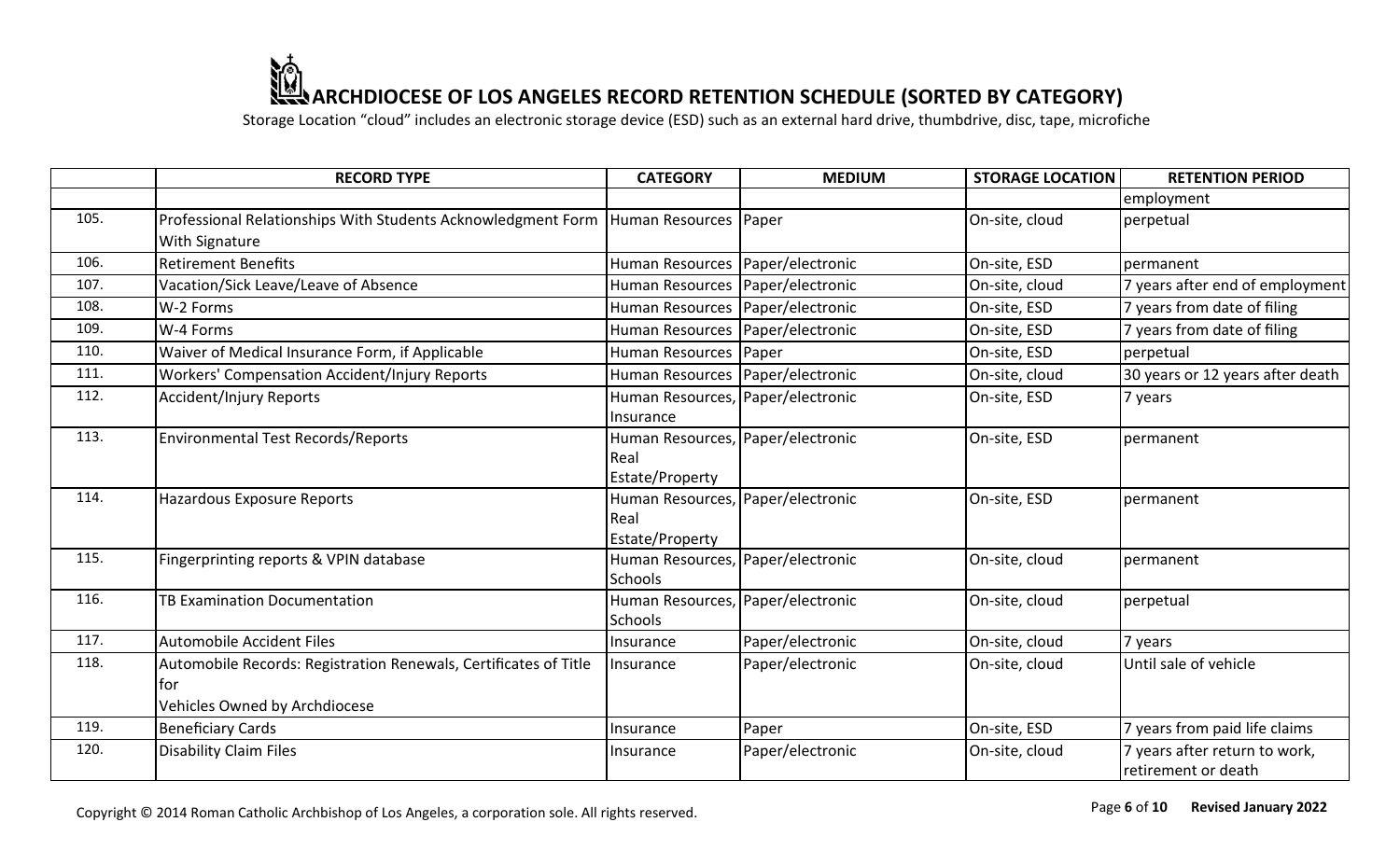|      | <b>RECORD TYPE</b>                                                                                                                                              | <b>CATEGORY</b>                 | <b>MEDIUM</b>    | <b>STORAGE LOCATION</b> | <b>RETENTION PERIOD</b>                             |
|------|-----------------------------------------------------------------------------------------------------------------------------------------------------------------|---------------------------------|------------------|-------------------------|-----------------------------------------------------|
| 121. | Employee Benefits Files (active employees)                                                                                                                      | Insurance                       | Paper            | On-site, cloud          | 10 years                                            |
| 122. | Employees' Enrollment/Change Forms                                                                                                                              | Insurance                       | Paper            | On-site, cloud          | 7 years after separation                            |
| 123. | <b>Incident Reports/Claims</b>                                                                                                                                  | Insurance                       | Paper/electronic | On-site, cloud          | 7 years                                             |
| 124. | Life Claims                                                                                                                                                     | Insurance                       | Paper/electronic | On-site, cloud          | 7 years                                             |
| 125. | Priest Files (active)                                                                                                                                           | Insurance                       | Paper            | On-site, ESD            | permanent                                           |
| 126. | <b>Retired Priests Medical Files</b>                                                                                                                            | Insurance                       | Paper            | On-site, ESD            | permanent                                           |
| 127. | Terminated Employee Benefits Files                                                                                                                              | Insurance                       | Paper            | On-site, ESD            | 7 years from end of employment                      |
| 128. | Terminated Employee Enrollment/Change Form                                                                                                                      | Insurance                       | Paper            | On-site, ESD            | 7 years from end of employment                      |
| 129. | <b>Workers' Compensation Claim Files</b>                                                                                                                        | Insurance, Legal                | Paper/electronic | On-site, ESD            | Length of case + 7 years                            |
| 130. | <b>Bankruptcy Files</b>                                                                                                                                         | Legal                           | Paper/electronic | On-site, ESD            | Length of case + 7 years                            |
| 131. | Contracts                                                                                                                                                       | Legal                           | Paper            | On-site, ESD            | permanent                                           |
| 132. | Corporate Files                                                                                                                                                 | Legal                           | Paper            | On-site, ESD            | permanent                                           |
| 133. | Litigation Files: Pleadings, Briefs, Discovery, Memoranda,                                                                                                      | Legal                           | Paper/electronic | On-site, ESD            | Length of case + 7 years                            |
|      | Correspondence                                                                                                                                                  |                                 |                  |                         |                                                     |
| 134. | Parish Bulletins                                                                                                                                                | Parish                          | Paper/electronic | On-site, cloud          | Permanent                                           |
| 135. | <b>Parish Council Records</b>                                                                                                                                   | Parish                          | Paper/electronic | On-site, cloud          | permanent                                           |
| 136. | <b>Easement Documents</b>                                                                                                                                       | Parish, Real<br>Estate/Property | Paper/electronic | On-site, ESD            | permanent                                           |
| 137. | Architectural Records: As--builts, Blueprints, Building Designs,<br><b>Specifications</b>                                                                       | Real<br>Estate/Property         | Paper/electronic | On-site, ESD            | permanent                                           |
| 138. | Bonds: Construction, Performance & Surety Bonds                                                                                                                 | Real<br>Estate/Property         | Paper/electronic | On-site, ESD            | 7 years from date of cancellation<br>or exoneration |
| 139. | Construction: Certificates of Insurance, Notice of Completion,<br>Payment Applications, Conditional & Unconditional Waivers, Lien   Estate/Property<br>Releases | Real                            | Paper/electronic | On-site, ESD            | 10 years after completion of<br>construction        |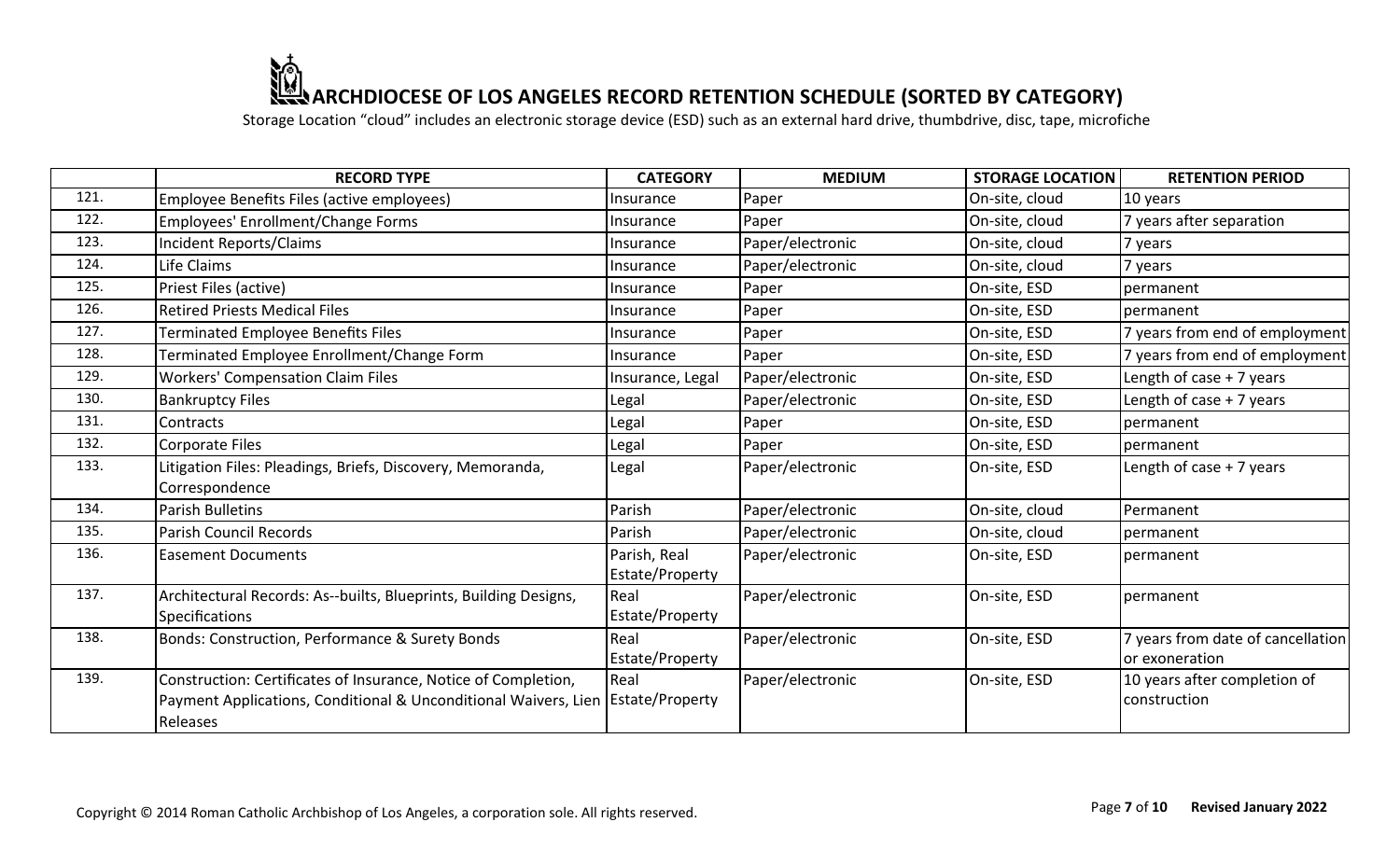|      | <b>RECORD TYPE</b>                                                   | <b>CATEGORY</b>        | <b>MEDIUM</b>    | <b>STORAGE LOCATION</b> | <b>RETENTION PERIOD</b>     |
|------|----------------------------------------------------------------------|------------------------|------------------|-------------------------|-----------------------------|
| 140. | Deed and Supporting Files: Affidavits, Certificates of Occupancy,    | Real                   | Paper            | On-site, ESD            | permanent                   |
|      | Conditional Use Permits, Encumbrances, Entitlements, Recorded        | Estate/Property        |                  |                         |                             |
|      | Agreements                                                           |                        |                  |                         |                             |
| 141. | Deeds/Abstracts                                                      | Real                   | Paper            | On-site, ESD            | permanent                   |
|      |                                                                      | Estate/Property        |                  |                         |                             |
| 142. | Hazardous Materials Reports: Inspection, Manifests, Remediation Real |                        | Paper/electronic | On-site, ESD            | permanent                   |
|      | and Clearance; Asbestos (AHERA); Lead, Mold, etc.                    | Estate/Property        |                  |                         |                             |
| 143. | Invoices and Paid Bills, Major Building Construction                 | Real                   | Paper/electronic | On-site, cloud          | permanent                   |
|      |                                                                      | Estate/Property        |                  |                         |                             |
| 144. | Lot Maps                                                             | Real                   | Paper/electronic | On-site, ESD            | permanent                   |
|      |                                                                      | Estate/Property        |                  |                         |                             |
| 145. | Mineral, Oil & Gas Interests                                         | Real                   | Paper            | On-site, ESD            | permanent                   |
|      |                                                                      | Estate/Property        |                  |                         |                             |
| 146. | Mortgage Documents (e.g., payment history)                           | Real                   | Paper/electronic | On-site, ESD            | permanent                   |
|      |                                                                      | <b>Estate/Property</b> |                  |                         |                             |
| 147. | <b>Municipal Entitlements</b>                                        | Real                   | Paper            | On-site, ESD            | permanent                   |
|      |                                                                      | Estate/Property        |                  |                         |                             |
| 148. | <b>Property Appraisals</b>                                           | Real                   | Paper/electronic | On-site, ESD            | permanent                   |
|      |                                                                      | Estate/Property        |                  |                         |                             |
| 149. | <b>Property Tax Records &amp; Bills</b>                              | Real                   | Paper/electronic | On-site, cloud          | Permanent                   |
|      |                                                                      | Estate/Property        |                  |                         |                             |
| 150. | Real Estate Surveys/Plots, Plans                                     | Real                   | Paper/electronic | On-site, cloud          | permanent                   |
|      |                                                                      | Estate/Property        |                  |                         |                             |
| 151. | <b>Rental/Income Property</b>                                        | Real                   | Paper/electronic | On-site, ESD            | permanent                   |
|      |                                                                      | Estate/Property        |                  |                         |                             |
| 152. | Transaction Files: Sale, Purchase, Donations                         | Real                   | Paper/electronic | On-site, cloud          | 3 years after completion of |
|      |                                                                      | <b>Estate/Property</b> |                  |                         | transaction                 |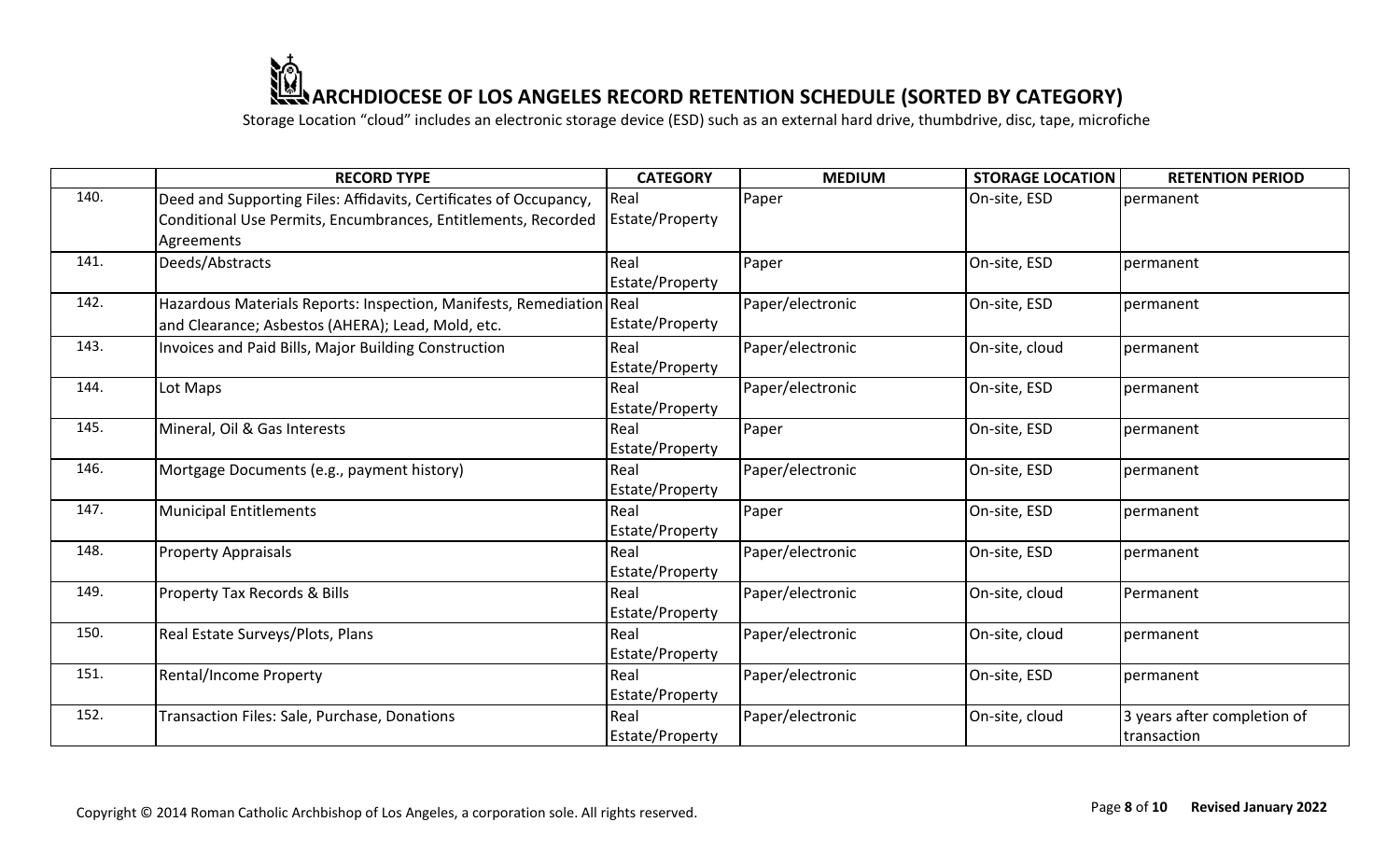|            | <b>RECORD TYPE</b>                                      | <b>CATEGORY</b>                     | <b>MEDIUM</b>    | <b>STORAGE LOCATION</b> | <b>RETENTION PERIOD</b>                                                |
|------------|---------------------------------------------------------|-------------------------------------|------------------|-------------------------|------------------------------------------------------------------------|
| 153.       | <b>Baptism Register</b>                                 | Sacramental                         | Paper            | On-site                 | Permanent, refer to Sacramental<br>Handbook                            |
| 154.       | <b>Confirmation Register</b>                            | Sacramental                         | Paper            | On-site                 | Permanent, refer to Sacramental<br>Handbook                            |
| 155.       | Death Register                                          | Sacramental                         | Paper            | On-site                 | Permanent, refer to Sacramental<br>Handbook                            |
| 156.       | <b>First Communion Register</b>                         | Sacramental                         | Paper            | On-site                 | Permanent, refer to Sacramental<br>Handbook                            |
| 157.       | Marriage Register                                       | Sacramental                         | Paper            | On-site                 | Permanent, refer to Sacramental<br>Handbook                            |
| 158.       | <b>Sacramental Records</b>                              | Sacramental                         | Paper            | On-site                 | Permanent, refer to Sacramental<br>Handbook                            |
| 159.       | Training Records (VIRTUS - adults)                      | Safe Environment   Paper/electronic |                  | On-site, cloud          | 7 + years after end of<br>employment or volunteer<br>service           |
| 160.       | <b>USCCB Audit Report</b>                               | Safe Environment   Paper/electronic |                  | On-site, cloud          | permanent                                                              |
| 161.       | <b>Policy Acknowledgment</b>                            | Safe Environment   Paper/electronic |                  | On-site, cloud          | 7 + years after end of<br>employment or volunteer<br>service           |
| 162.       | Teaching Touching Safety (TTS) Permission Slips         | Safe Environment   Paper/electronic |                  | On-site, cloud          | 7 + years after end of<br>employment or volunteer<br>service           |
| 163.<br>of | Teaching Touching Safety (TTS) Opt-out Forms            | Safe Environment                    | Paper/electronic | On-site, cloud          | $7 + \text{years after end of}$<br>employment or volunteer<br>services |
| 164.       | <b>Attendance Records: Pupils</b>                       | <b>Schools</b>                      | Paper/electronic | On-site, ESD            | 7 years                                                                |
| 165.       | Catholic Identity and Professional Conduct Review Forms | <b>Schools</b>                      | Paper/electronic | On-site, ESD            | 7+ years after end of<br>employment                                    |
| 166.       | <b>Consultative School Council Records</b>              | <b>Schools</b>                      | Paper/electronic | On-site, cloud          | 3 years                                                                |